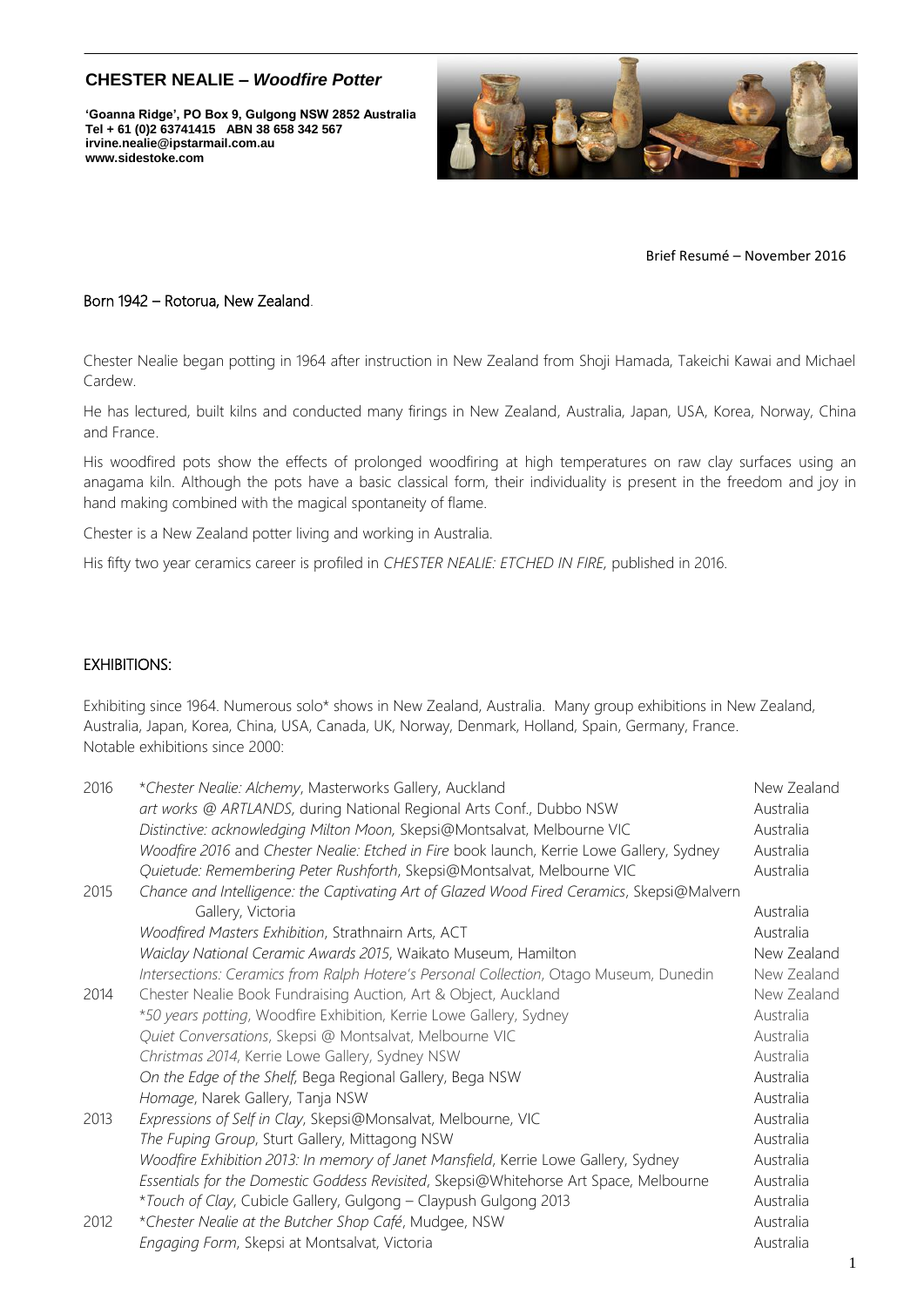|      | *Three Score & Ten, solo exhibition, Masterworks Gallery, Auckland                 | New Zealand |
|------|------------------------------------------------------------------------------------|-------------|
|      | New Zealand Society of Potters Annual Exhibition, guest exhibitor, Whangamata      | New Zealand |
|      | Domesticware Exhibition, Auckland Studio Potters, Auckland                         | New Zealand |
|      | Table Talk, Kerrie Lowe Gallery, Sydney NSW                                        | Australia   |
|      | Woodfire 2012, Kerrie Lowe Gallery, Sydney NSW                                     | Australia   |
|      | Art Unlimited, Dunedoo, NSW                                                        | Australia   |
|      | Ron Sang Gallery, Auckland                                                         | New Zealand |
| 2011 | Inside Woodfire - Fifty Australian Stories, Woodfire Tasmania conf., Deloraine     | Australia   |
|      | Woodfire, Kerrie Lowe Gallery, Sydney NSW                                          | Australia   |
|      | Woodfiring Australia, exhibition/booklaunch. Front Room Gallery, Gulgong NSW       |             |
|      | and Skepsi Gallery, Melbourne Vic.                                                 | Australia   |
| 2010 | L'amour du Feu, Centre Ceramique, La Borne                                         | France      |
|      | *Clay to Burn - solo exhibition, Masterworks Gallery, Auckland                     | New Zealand |
|      | *Fire & Stitches - joint exhibition during ClayEnergy conference, Gulgong NSW      | Australia   |
| 2009 | Fuping - In Good Company, Skepsi Gallery, Melbourne VIC                            | Australia   |
|      | Masters of Clay, Long Chuan, Shaanxi                                               | China       |
| 2008 | Masters of Woodfiring, Sturt Woodfire Conference, Sturt Gallery, Mittagong NSW     | Australia   |
|      | Australian Woodfired Ceramics, Freeland Gallery, Sydney NSW                        | Australia   |
|      | Ron Sang Gallery - featured artist 2007,2005, Auckland<br>2010, '08, '07, '06, '05 | New Zealand |
| 2007 | Metamorphosis - Japanese Art & Australian Ceramics, Freeland Gallery, Sydney       | Australia   |
|      | Inaugural Exhibition - Australasian Ceramics Museum, Fuping, Shaanxi               | China       |
|      | *Nealie on the Edge - solo exhibition, ClayEdge Conference, Gulgong NSW            | Australia   |
|      | Clay-Wood-Fire, Chemeketa College Art Gallery, Salem, Oregon                       | <b>USA</b>  |
| 2006 | 20+1 Years of the Tozan Kilns - Presenters Exhibition, Flagstaff Arizona           | <b>USA</b>  |
|      | The Australian Connection, Randolf Arts Guild, North Carolina                      | <b>USA</b>  |
|      | Salzbrand - Salt Glazed Ceramics, Koblenz                                          | Germany     |
| 2005 | Inspired - Design Across Time, Powerhouse Museum, Sydney                           | Australia   |
|      | Tea Bowl Exhibition, Jam Factory Craft & Design Centre, Adelaide SA                | Australia   |
|      | Earthly Encounters, Orange Regional Gallery and 2 year tour NSW                    | Australia   |
|      | 2005 Ceramics Competition, Perc Tucker Gallery, Townsville QLD                     | Australia   |
|      | Gold Coast International Ceramic Award, Gold Coast Arts Centre QLD                 | Australia   |
|      | The Gulgong Connection, Alpha House Gallery, Sherbourne                            | <b>UK</b>   |
|      | Australian Woodfire Survey, Canberra Potters Society Gallery, Canberra ACT         | Australia   |
| 2004 | *Clay Modern - solo exhibition, Gulgong NSW                                        | Australia   |
| 2003 | Gold Coast International Ceramic Art Award, Gold Coast Arts Centre QLD             | Australia   |
| 2002 | Etched in Fire, solo exhibition, Ceramic Arts, Sydney NSW                          | Australia   |
| 2001 | International Fine Ceramics II, Alpha House Gallery, Dorset                        | UK          |
|      | Process, Risor (following residency)                                               | Norway      |
|      | Centre Table - solo exhibition, Gulgong NSW (during Clayfeast Gulgong conf.)       | Australia   |
| 2000 | Fusion - Ceramic 21, Mokpo International Ceramics, Pre-Expo 2000                   | Korea       |
|      | International Macsabal Woodfire Festival, Osan                                     | Korea       |
|      | Ceramics - the Australian Context, Campbelltown City Art Gallery, NSW              | Australia   |
|      |                                                                                    |             |
|      | <b>AWARDS:</b> Numerous awards since 1979. Significantly:                          |             |

| 2012<br>2007<br>2005 | Merit Award, Art Unlimited, Dunedoo NSW<br>Member of the International Academy of Ceramics<br>Open Acquistive Award, North Queensland Potters Association, Townsville QLD | Australia<br>International          |
|----------------------|---------------------------------------------------------------------------------------------------------------------------------------------------------------------------|-------------------------------------|
| 2003                 | Australia<br>Josephine Ulrick Ceramic Art Award for Excellence, Gold Coast (acquired) QLD                                                                                 | Australia                           |
| 2002                 | Cultural Award, Mudgee Shire Australia Day Awards<br>Australia                                                                                                            |                                     |
| 1994                 | Winner, Muswellbrook Ceramic Award, NSW<br>Port Hacking Potters Award, NSW<br>Mackay Purchase Award, Pioneer Potters, QLD                                                 | Australia<br>Australia<br>Australia |
| 1992                 | Shepparton Invitational Australia Day Ceramic Award VIC<br>Associate Research Fellow, Monash University College of Gippsland, VIC                                         | Australia<br>Australia              |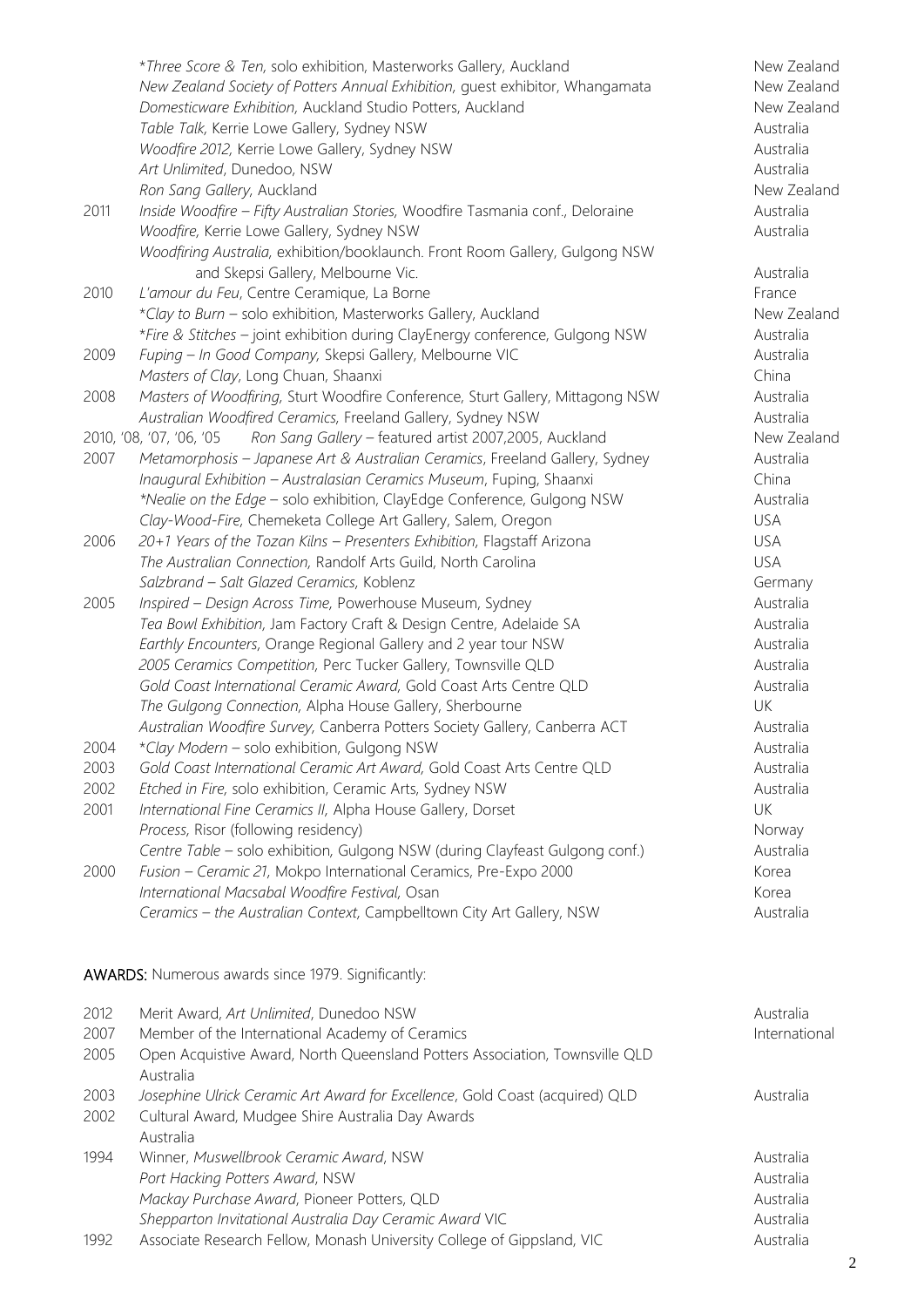|                     | National Ceramic Teapot Award, SA                                                                      | Australia   |
|---------------------|--------------------------------------------------------------------------------------------------------|-------------|
| 1988                | QEII Arts Council Award - 1 <sup>st</sup> Ceramic Symposium. Potters Masterclass, Otago School of Art, |             |
|                     | Dunedin                                                                                                | New Zealand |
| 1987                | Fletcher Challenge International Potters Premier Award. Auckland,                                      | New Zealand |
| 1986                | QEII Travel Grant to Australian Woodfirers Conference, Melbourne VIC                                   | Australia   |
| 1985                | New Zealand Academy of Fine Art - BNZ Award,                                                           | New Zealand |
| 1982                | Fletcher Brownbuilt International Potters Premier Award. Auckland,                                     | New Zealand |
| 1979                | QEII Arts Council Grant to research Anagama Woodfiring,                                                | New Zealand |
|                     |                                                                                                        |             |
|                     |                                                                                                        |             |
| <b>RESIDENCIES:</b> | Most significant artist-in-residence projects:                                                         |             |
| 2010                | 'L'amour du Feu 'International Woodfire Program, La Borne                                              | France      |
| 2009                | San Bao International Ceramics Institute, Jingdezhen, Shaanxi                                          | China       |

- 2007 FuLe International Ceramics Museums, Fuping China China China
- 1997 Unitec, Auckland New Zealand New Zealand
- 1991 Monash University, Gippsland VIC and the Control of the Control of Australia
- 1989 Otago School of Art, Dunedin New Zealand
- 1989 1988 1<sup>st</sup> Ceramic Symposium. Potters Masterclass, Otago School of Art, Dunedin New Zealand

### SELECTED PUBLICATIONS:

| 2016<br>2013 | Chester Nealie: Etched in Fire, editor Damian Skinner, Ron Sang Publications<br>The Work of Janet Mansfield, by Chester Nealie, Journal of Australian Ceramics,<br>Chester Nealie, Woodfire Potter, by Jan Irvine-Nealie; Journal of Australian Ceramics, Apr | New Zealand<br>Australia<br>Australia |
|--------------|---------------------------------------------------------------------------------------------------------------------------------------------------------------------------------------------------------------------------------------------------------------|---------------------------------------|
| 2011         | Playing with Fire, Peter Lange and Stuart Newby, (University of Auckland)<br>Art of Woodfire - a contemporary Ceramics Practice, Owen Rye (Mansfield Press)                                                                                                   | New Zealand<br>Australia              |
| 2010         | Circuit Céramique à Sèvre - Académie Internationale de la Céramique, Members                                                                                                                                                                                  |                                       |
|              | Exhibition Catalogue of 44 <sup>th</sup> General Assembly, Paris                                                                                                                                                                                              | France                                |
|              | Understanding Art – $9^{th}$ Edition, Louise Fischner-Rathus, (Thomson Wadsworth, Boston)                                                                                                                                                                     | USA                                   |
| 2009         | conetendown - Studio Pottery in New Zealand, 1945-1980, Moyra Elliott and Damian                                                                                                                                                                              |                                       |
|              | Skinner (Bateman, Auckland)                                                                                                                                                                                                                                   | New Zealand                           |
| 2008         | Aspects of Fire in Contemporary Art, Celebrate Art, Vol.1, Issue 3 (Integrated Education)                                                                                                                                                                     | New Zealand                           |
| 2006         | 20+1 Years of Tozan Kilns, Exhibition and Conference catalog, Nth Arizona Uni                                                                                                                                                                                 | <b>USA</b>                            |
| 2004         | Understanding $Art - 7th Edition$ , Lois Fichner-Rathus                                                                                                                                                                                                       | <b>USA</b>                            |
| 2003         | Unearthing Bagan, Ceramics Technical No. 17                                                                                                                                                                                                                   | Australia                             |
| 2002         | Etched in Fire, Ceramics: Art & Perception No.49                                                                                                                                                                                                              | Australia                             |
| 1998         | 100 New Zealand Craft Artists, Schamroth (Godwit)                                                                                                                                                                                                             | New Zealand                           |
| 1996         | Stacking the Wood Kiln, Ceramics Technical No. 2                                                                                                                                                                                                              | Australia                             |
| 1995         | Contemporary Ceramic Art, Mansfield (Craftsman House)                                                                                                                                                                                                         | Australia                             |
| 1994         | Treasures of the Powerhouse Museum, Measham (PHPub)                                                                                                                                                                                                           | Australia                             |
| 1991         | Subantarctic Perceptions, Ceramics: Art & Perception                                                                                                                                                                                                          | Australia                             |
| 1976         | New Zealand Potters: their works & words, Blumhardt (Reed)                                                                                                                                                                                                    | New Zealand                           |

# PUBLIC COLLECTIONS:

| Art Gallery of Ballarat, Victoria                             | Australia |
|---------------------------------------------------------------|-----------|
| Ateliers d'Art de France, Paris                               | France    |
| Musée Sevre, Paris                                            | France    |
| National Gallery of Australia, Canberra ACT                   | Australia |
| FuLe Australasian Ceramics Museum, Fuping                     | China     |
| Yongin City Ceramics Collection,                              | Korea     |
| The Nora Eccles Harrison Museum of Art, Utah State University | USA.      |
| Risor Kommunehuset, Risor                                     | Norway    |
| Mudgee Shire Ceramic Collection, Mudgee NSW                   | Australia |
| Kunstergewerbemuseum SchloB Pillnitz, Dresden                 | Germany   |
|                                                               |           |